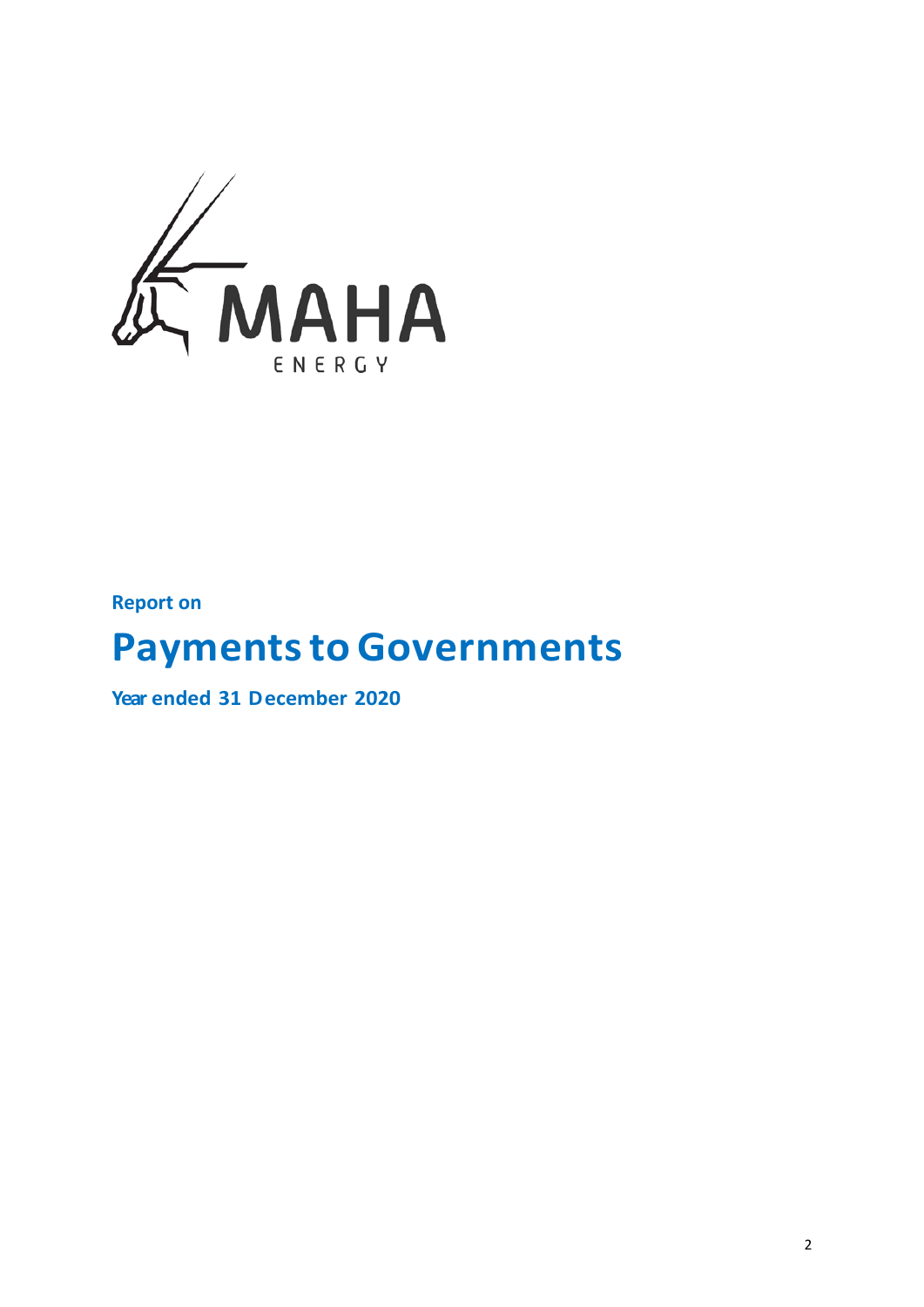## **Introduction**

This report gives an overview of payments to governments made by Maha Energy AB and its subsidiaries("Maha Energy" or "the Company") during the year 2020. Maha Energy is committed to the highest standards of corporate governance and transparency and supports the concept of transparency in revenue flows from oil and gas activities in natural resource owning countries. The Company believes that this help empowers citizens of resource-owning countries to hold their governments accountable for the wealth generated by those resources.

## **Basis of preparation**

This report is prepared in accordance with the Swedish regulations regarding report on payments to governments (Lag (2015:812) om rapportering av betalningar till myndigheter). This law applies to companies involved in extractive activities and applies for financial years starting after 31 December 2015.

Payments shown in this report are presented in TUSD (thousands USD).

## **Reporting entities**

Payments made to governments that relate to subsidiaries of Maha Energy AB involved in extractive activities such as exploration, development, and production of oil and gas during 2020 are included in this report.

# **Government**

Government includes any national, regional or local authority of a country, and includes a department, agency or entity that is a subsidiary of a government, which includes as well national oil companies. This report includes royalty payments made to Petróleo Brasileiro S.A ("Petrobras"), a publicly traded company listed on the New York Stock Exchange with a direct and indirect ownership of 50.5% percent of the voting shares by the Brazilian Federal Government as of 31 December, 2020 <https://www.investidorpetrobras.com.br/> . These royalties were granted as part of the 1998 Round Zero Bid Round in Brazil, as Petrobras was the original concession owner. A state-owned company that undertakes activities outside of its home jurisdiction is not considered to be a government.

#### **Cash basis**

Payments are reported on a cash basis, meaning that they are reported in the period in which they are paid, which is not necessarily the same period as the liabilities arise. Refunds are also reported in the period they are received by the Company and are shown as negative amounts in the Report.

#### **Materiality**

The Regulations require that payments made as a single payment or as part of a series of related payments exceeding TSEK 870 (approximately TUSD 100) within one financial year be included in this Report.

#### **Paymenttypes**

#### *Taxes*

These are taxes paid by the Company on its profits or production. Payments are reported net of refunds. Taxes levied on consumption such as value added taxes, personal income taxes, sales taxes, property and environmental taxes are excluded.

# *Royalties*

These are payments for the rights to extract oil and gas resources.

*Fees*

These are fees and other sums paid as consideration for acquiring a license or concession for gaining access to an area where extractive activities are performed.